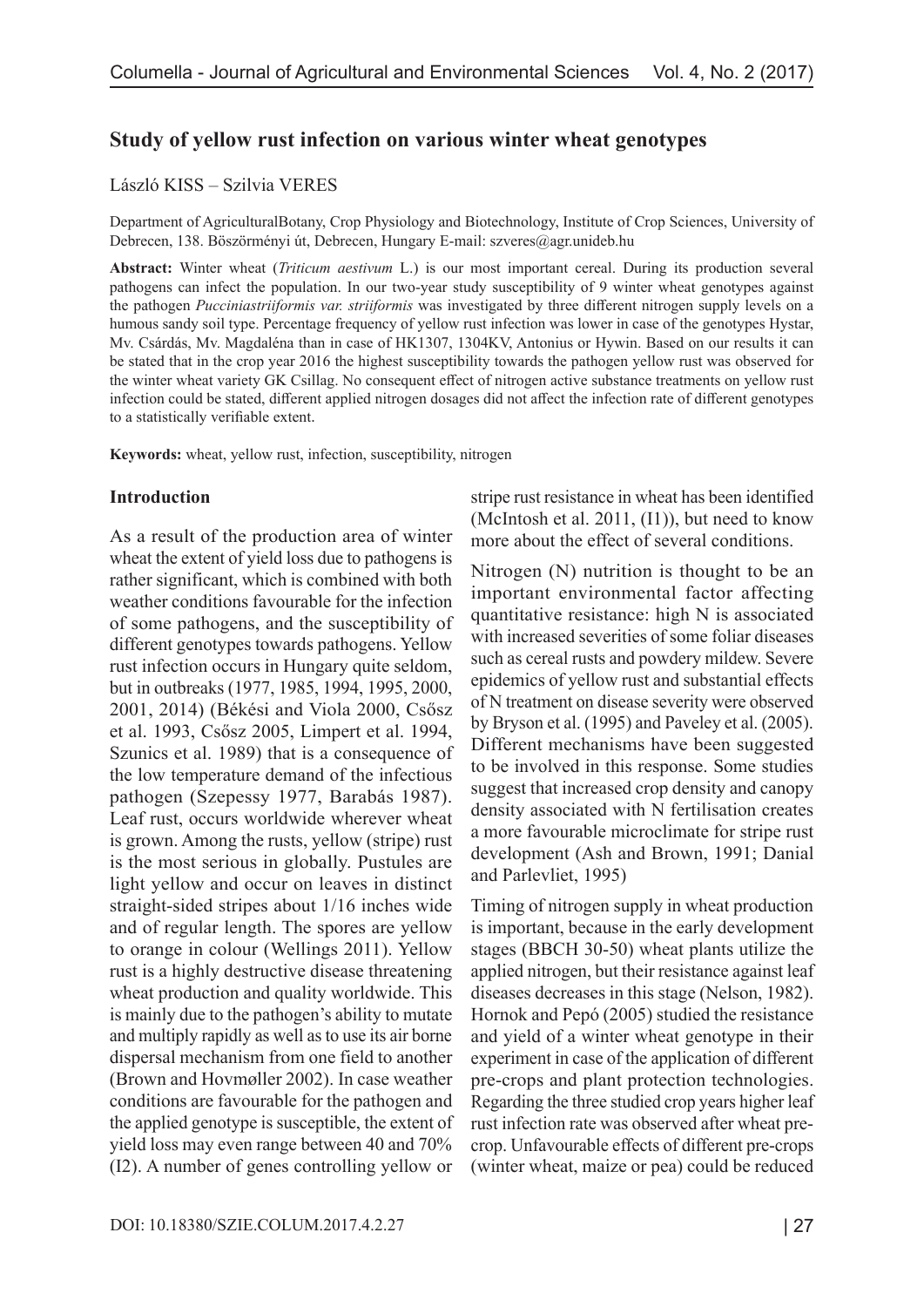using intensive crop protection technologies. The studied genotypes showed susceptibility towards leaf rust (16.4%) in his experiment. According to the results of Vári and Pepó (2012) it can be stated that weather conditions that are more humid and warmer than the average are favourable for the occurrence and spread of the leaf rust pathogen. In case of an extensive plant protection experiment they found an infection rate of 24% for the pre-crop maize, and 31% for pea in case of the nutrient supply level of  $N_{200}$ +PK. Furthermore they concluded that pathogen infection parameters increased parallel to increasing nutrient supply levels. In the present study following objectives were set:

- Parameterisation of 9 studied winter wheat genotypes yellow rust (*Puccinia striiformis*  var. *striiformis*) infection rates.
- Quantification of the effect of different nitrogen active substance dosage applications with regard to yellow rust infection rate in case of different winter wheat genotypes.
- Evaluation of the effect of different nitrogen supply levels on the yellow rust infected leaf area in case of different winter wheat genotypes.

# **Materails and methods**

Small plot field experiments were set up in October 2014 and 2015 with 9 winter wheat genotypes (1304 KV, HK1307, HB0304, Mv Csárdás, GK Csillag, Mv Magdaléna, Antonius, Hywin, Hystar) and 3 nitrogen supply levels (N0 kg·ha-1, N30 kg·ha -1, N120 kg·ha -1) with 4 replications on humous sandy soil at the Nyíregyháza Research Institute of the University of Debrecen, Institute of Agricultural Research and Educational Farm. The studied 9 genotypes consist of landraces (1304 KV, HK1307, HB0304), widespread Hungarian varieties (Mv Csárdás, GK Csillag, Mv Magdaléna), hybrids (Hywin, Hystar), and an Austrian winter wheat variety (Antonius).

Before the evaluation leaf samples with visible symptoms were collected – 3 leaves per pot –and pathogens were identified with a microscope type MOTIC SMZ 168. Disease scoring was executed in four replications. Percentage of yellow rust infected leaf area was determined. Degrees of yellow rust *(Puccinia striiformis* var. *striiformis)* severity was determined according to the modified Cobb-scale (*Figure 1*).



*Figure* 1*.* The modified Cobb-scale: severity of rust infection

Monitoring of yellow rust *(Puccinia striiformis var. striiformis)* was executed on the following dates:

- $\cdot$  9.06.2015. (on the figures marked as 2015.)
- 06.06.2016. (on the figures marked as 2016.)

During the experiment daily average temperature and daily amount of precipitation were recorded as well. Daily average temperature was over 10 °C from the end of March in both studied crop years that was favourable for the pathogen development. In case of yellow rust germination and infection optimum of uredospores is between 10-15 °C (I2), thus temperature was favourable for the infection of the pathogen already in the beginning – middle of April.

Regarding precipitation it can be stated that May was rather wet in both crop years (2015: 52.5 mm; 2016: 66.8 mm), that was favourable for the multiplication and spread of the pathogen.

For data analyses ANOVA tests were conducted using the Tukey's Multiple Range Test for mean separation. The analysis of all data was conducted using SigmaPlot for Windows Version 12.0 (Systat Software Inc., Germany) with the significant level determined at 95% confidence limit ( $p \leq 0.05$ ).

# **Results**

The effect of genotypes and nitrogen supply on the severity of winter wheat (*Triticum aestivum* L.) yellow rust (*Puccinia striiformis var. striiformis*) infection was studied on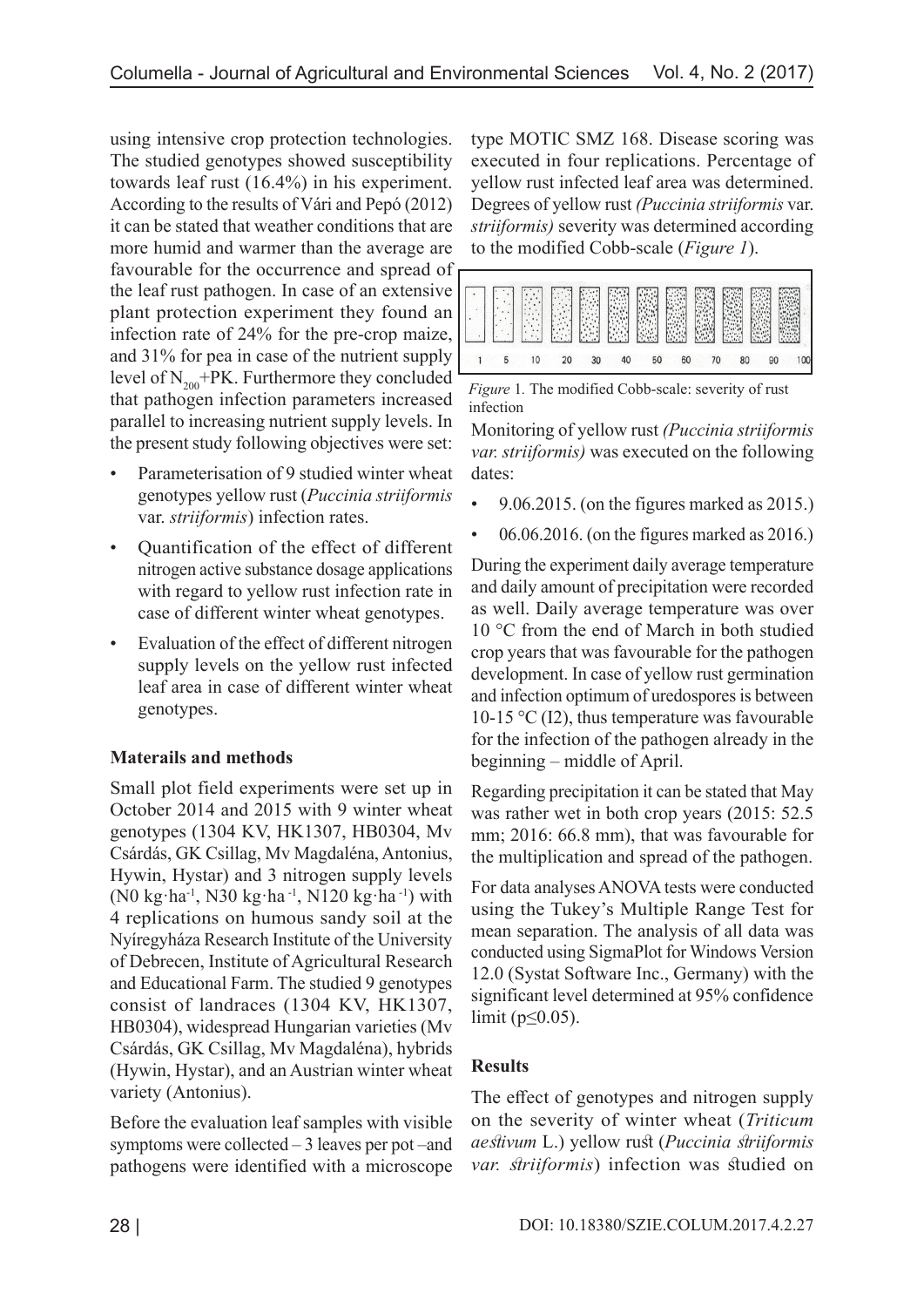

*Figure* 2. The effect of genotypes and nitrogen supply on the development of yellow rust (*Puccinia striiformis* var. *striiformis*) infection rate of winter wheat (*Triticum aestivum* L.) on humous sandy soil (Nyíregyháza, 2015-2016) n=4, ±s.e. No significant differences between treatment and varieties at p≤0.05 level



*Figure* 3. The effect of genotypes and nitrogen supply on the development of yellow rust (*Puccinia striiformis* var. *striiformis*) infected leaf area of winter wheat (*Triticum aestivum* L.) on humous sandy soil (Nyíregyháza, 2015- 2016) n=4, ±s.e. No significant differences between treatment and varieties at p≤0.05 level.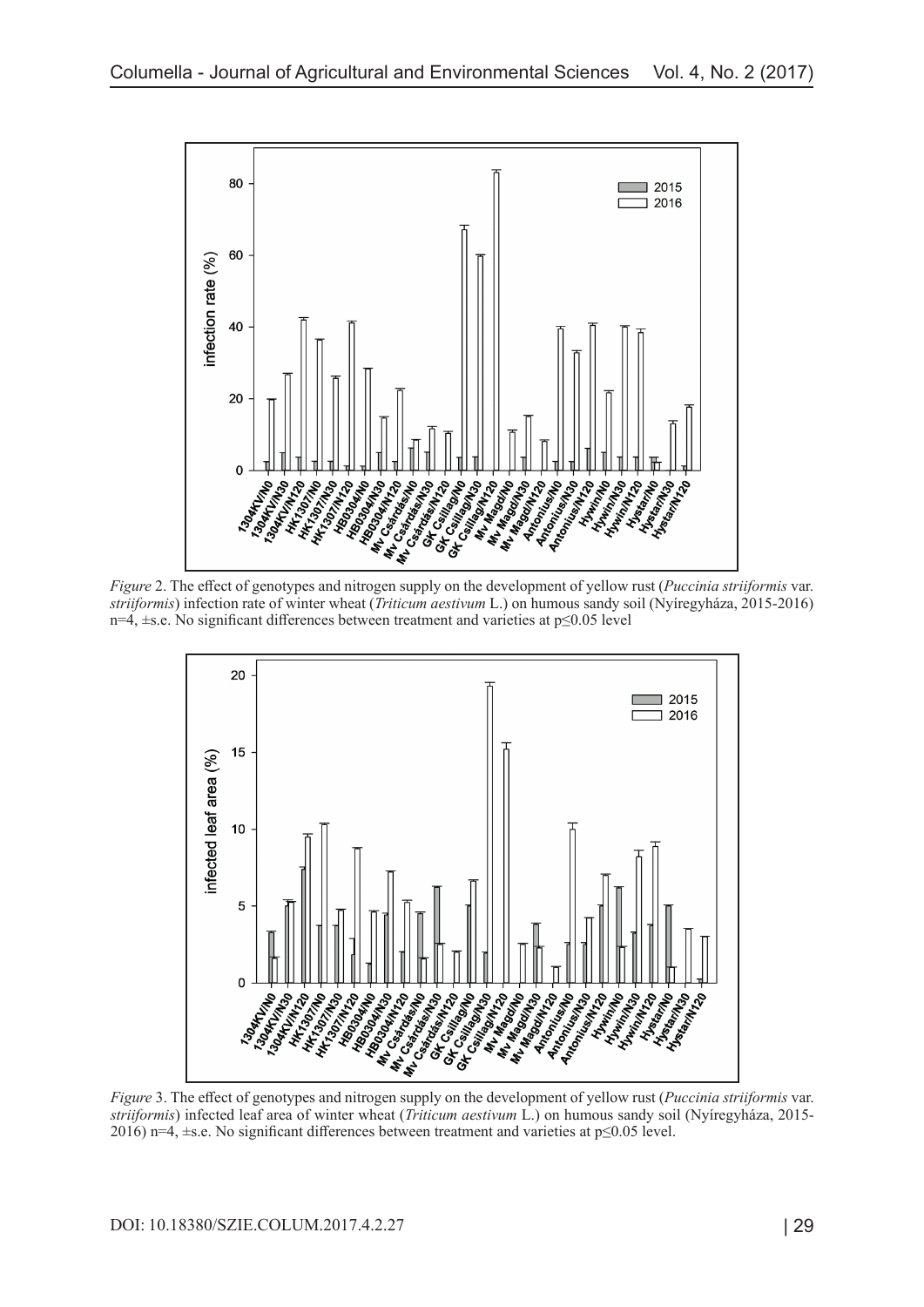humous sandy soil (*Figure 2*). Regarding the results of 2015 it can be stated that there was no significant difference between the infection frequency of the pathogen in case of different genotypes and nitrogen treatments. In the 2016 vegetation period the infection rate  $(\%)$  was generally 3-4 times more, than in 2015. In the crop year 2016 no stable statistically verifiable difference was observed regarding the average of the nitrogen supply treatments. Infection rate of the studied Hystar, Mv Csárdás, Mv Magdaléna winter wheat genotypes was lower, than that of genotypes Antonius, Hywin, HB0304, HK1307 and 1304KV. Independent from nitrogen supply levels significantly higher infection rates were observed for the variety than in case of other genotypes or the respective nitrogen supply levels. However, this tendency could not be revealed in the crop year of 2015.

The yellow rust infected winter wheat leaf area rates (%) were also determined in the different crop years (2015, 2016) (*Figure 3*). In the crop year 2015 the infected leaf area rate was higher in case of the genotypes 1304 KV, Antonius, Hywin and Hystar by the nutrient treatment N120, than in case of the supply level N30. In 2016 the severity (%) was much higher in HK1307 and GK Csillag, than in 2015. Regarding the results of 2016 it can be concluded that the genotype GK Csillag showed higher susceptibility towards yellow rust than any other studied genotype. However, in case of the other studied genotypes and nitrogen supply levels no significant difference was found between the rate of infected leaf areas.

# **Discussion**

In the present study susceptibility of 9 winter wheat genotypes towards yellow rust *(Puccinia striiformis* var. *striiformis)* infection by the application of different nitrogen supply levels was studied under field conditions on a humous sandy soil type. The infection rate of the genotypes Hystar, Mv Csárdás, Mv Magdaléna was lower than that of the genotypes HK1307, 1304KV, Antonius and Hywin.

In the crop year 2016 the genotype GK Csillag showed the highest susceptibility towards yellow rust pathogen, but between other genotypes there were no statistically verifiable differences.

Some studies suggest that increased crop and canopy density due to N fertilisation means a more favourable microclimate for yellow rust development (Ash and Brown, 1991; Daniel and Parlevliet, 1995), thus increased nitrogen fertilization should increase the infection rate of yellow rust. In our study the increased nitrogen treatments did not affect the yellow rust infection frequency and infection rate, there was no statistically differences between the treatments. Other mechanisms suggested in the literature from studies on a range of pathosystems include changes in biochemical processes in the plant, such as a decrease in the content of phenol with an increase of nitrogen application (Király, 1964) and changes in crop canopy structure (Tompkins et al. 1992). Early studied declared, that increases in the severity of yellow rust (Huber and Watson, 1974) were observed with application of nitrate-N, but decreases were observed with ammonium-N, although both N forms would have been expected to increase canopy size.

Different sensitivity was found among the genotypes, breeding for resistance to yellow rust and developing new resistant cultivars became the main target in wheat breeding programs and considered as the most economical and effective way to eliminate the use of fungicides and reducing crop losses caused by the disease.

# **Acknowledgement**

Hereby we would like to express our acknowledgements for the support of 'Breeding of adaptive winter wheat strains with excellent milling parameters' (AGR\_ PIAC\_13-1-2013-0002) project and EFOP-3.6.3-VEKOP-16-2017-00008 grant, which project is co-financed by the European Union and the European Social Fund.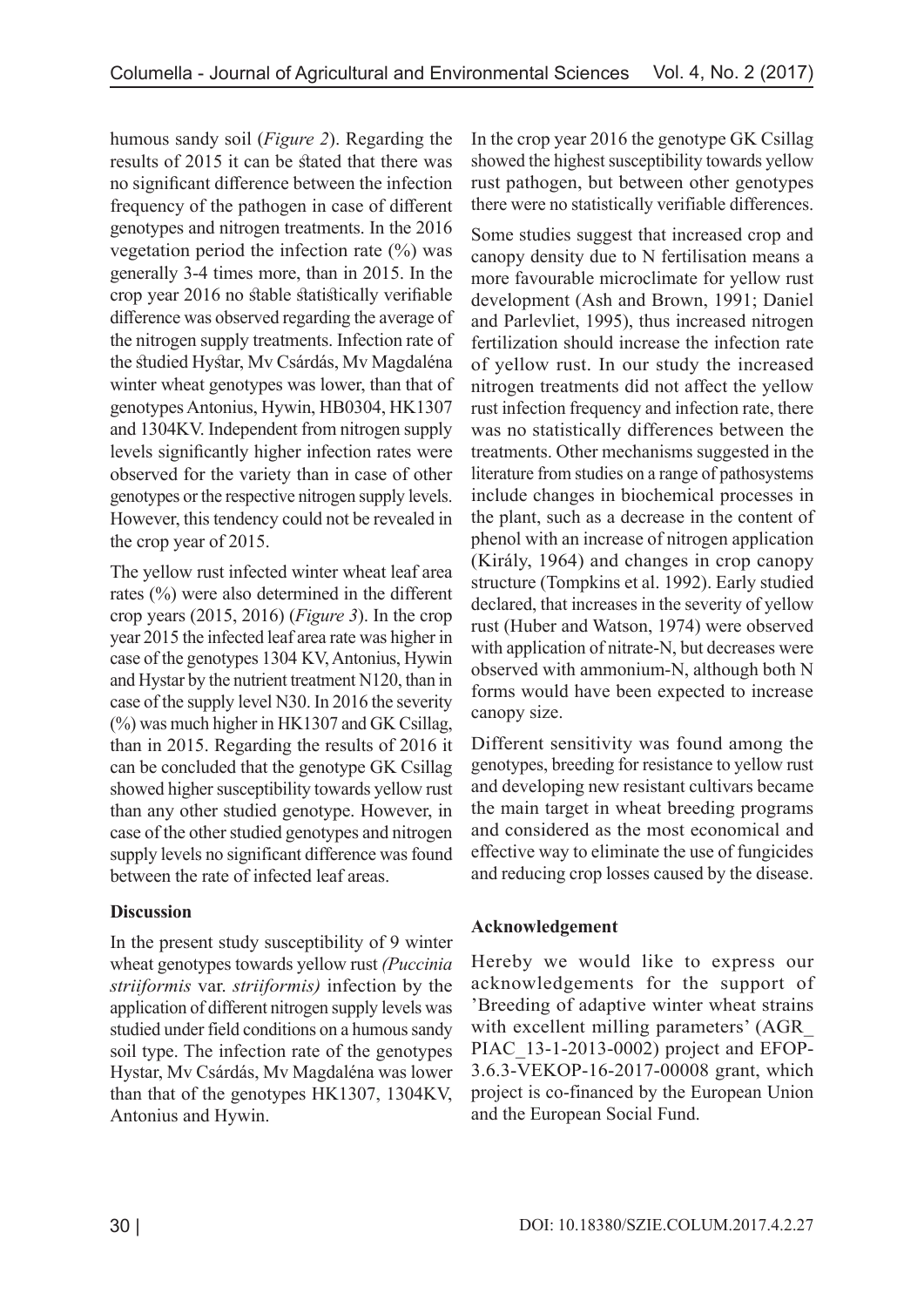#### **References**

- Ash G.J., Brown J.F. (1991): Effect of nitrogen nutrition of the host on the epidemiology of *Puccinia striiformis* f. sp. *tritici* and crop yield in wheat. Australas. Plant Pathol., 20:108-114. https://doi.org/10.1071/APP9910108
- Barabás Z. (1987): A búzatermesztés kézikönyve. Mezőgazdasági Kiadó, Budapest. 537 pp.
- Békési P., Viola J-né (2000): Minősített őszi búzafajták rezisztencia-vizsgálatának 2000. évi eredményei. Gyakorlati Agrofórum, 11(9): 36-37. DOI: 10.1556/Novenyterm.58.2009.4.4
- Brown J.K., Hovmøller M.S. (2002): Aerial dispersal of pathogens on the global and continental scales and its impact on plant disease. Science. 297(5581):537-41. DOI: 10.1126/science.1072678
- Bryson R.J., Sylvester-Bradley R., Scott R.K.S., Paveley N.D. (1995): Reconciling the effects of yellow rust on yield of winter wheat through measurements of green leaf area and radiation interception. Asp. Appl. Biol., 42:9-18. https://doi.org/10.1016/S1161-0301(97)00025-7
- Csősz M., Matuz J., Mesterházy Á., Barabás Z. (1993) Field Testing Methods for Durable Resistance in Wheat to Stem Rust. In: Jacobs T., Parlevliet J.E. (eds) Durability of Disease Resistance. Current Plant Science and Biotechnology in Agriculture, vol 18. Springer, Dordrecht https://doi.org/10.1007/978-94-011-2004-3\_42
- Csősz M. (2005): Occurrence of necrotrophic leaf pathogens in wheat and their relation to symptom development in Hungary (2000-2002). Acta Agrobotanica. 58: 11-16. DOI:<https://doi.org/10.5586/aa.2005.002>
- Danial D.L., Parlevliet J.E. (1995): Effects of nitrogen fertilization on disease severity and infection type of yellow rust on wheat genotypes varying in quantitative resistance. J. Phytopathol., 143:679-681. DOI: 10.1111/ j.1439-0434.1995.tb00222.x
- Hornok M., Pepó P. (2005): Elővetemény és növényvédelem hatása az őszi búza fontosabb kórtani tulajdonságaira és termésére Agrártudományi közlemények 2005/16. Különszám, Acta Agraria Debreceniensis 84-89.
- Huber D.M, Watson R.D. (1974): Nitrogen form and plant disease. Annual Review of Phytopathology. 12: 139– 65. https://doi.org/10.1146/annurev.py.12.090174.001035
- Limpert, E., J. Lutz, E.I. Remlein, J. Sutka & F.J. Zeller, (1994): Identification of powdery mildew resistance genes in common wheat (*Triticum aestivum* L.) III. Hungarian and Croatian cultivars. J Genetics and Breeding 48: 107–112. https://doi.org/10.1051/agro:19930304
- Király Z, (1964): Effect of nitrogen fertilization on phenol metabolism and stem rust susceptibility of wheat. Phytopathologische Zeitschrift. 51:252– 61. DOI: 10.1111/j.1439-0434.1964.tb03432.x
- Nelson L. R. (1982): Effect of time of Nitrogen application on wheat yield and Septoria nodorum severity. Agronomy Abstracts. 7th Annual Meeting. American Society of Agronomy. Anaheim California. 26. DOI: [https://](https://doi.org/10.1016/S0065-2113(08)60824-X) [doi.org/10.1016/S0065-2113\(08\)60824-X](https://doi.org/10.1016/S0065-2113(08)60824-X)
- Paveley N., Foulkes J., Sylvester-Bradley R., Parker S., Lovell D., Snape J., Farrar J., Neumann S., Nason J., Ellerbrook C. (2005): Maximising disease escape, resistance and tolerance in wheat through genetic analysis and agronomy. Final report of a 57 month project that commenced in April 1999. The project formed the Home-Grown Cereals Authority contribution. HGCA Project Report 358, HGCA Project Number 2142. P 24
- Szepessy I. (1977): Növénybetegségek. Mezőgazdasági Kiadó, Budapest.
- Szunics L., Bartos P., Szunics Lu. (1989): Búzafajták sárgarozsda ellenállósága. Növénytermelés, 38:501-506. DOI: https://doi.org/10.1023/A:1017588816724
- Tompkins D.K., Wright A.T., Fowler D.B. (1992): Foliar disease development in no-till winter wheat: influence of agronomic practices on powdery mildew development. Canadian Journal of Plant Science. 72:965–72. https://doi.org/10.4141/cjps92-121
- Vári E., Pepó P. (2012): Két eltérő évjárat és az agrotechnikai tényezők hatása az őszi búza agronómiai tulajdonságaira tartamkísérletben. Agrártudományi közlemények 2012/50., Acta Agraria Debreceniensis. 143- 149. DOI: 10.1556/Novenyterm.60.2011.4.6